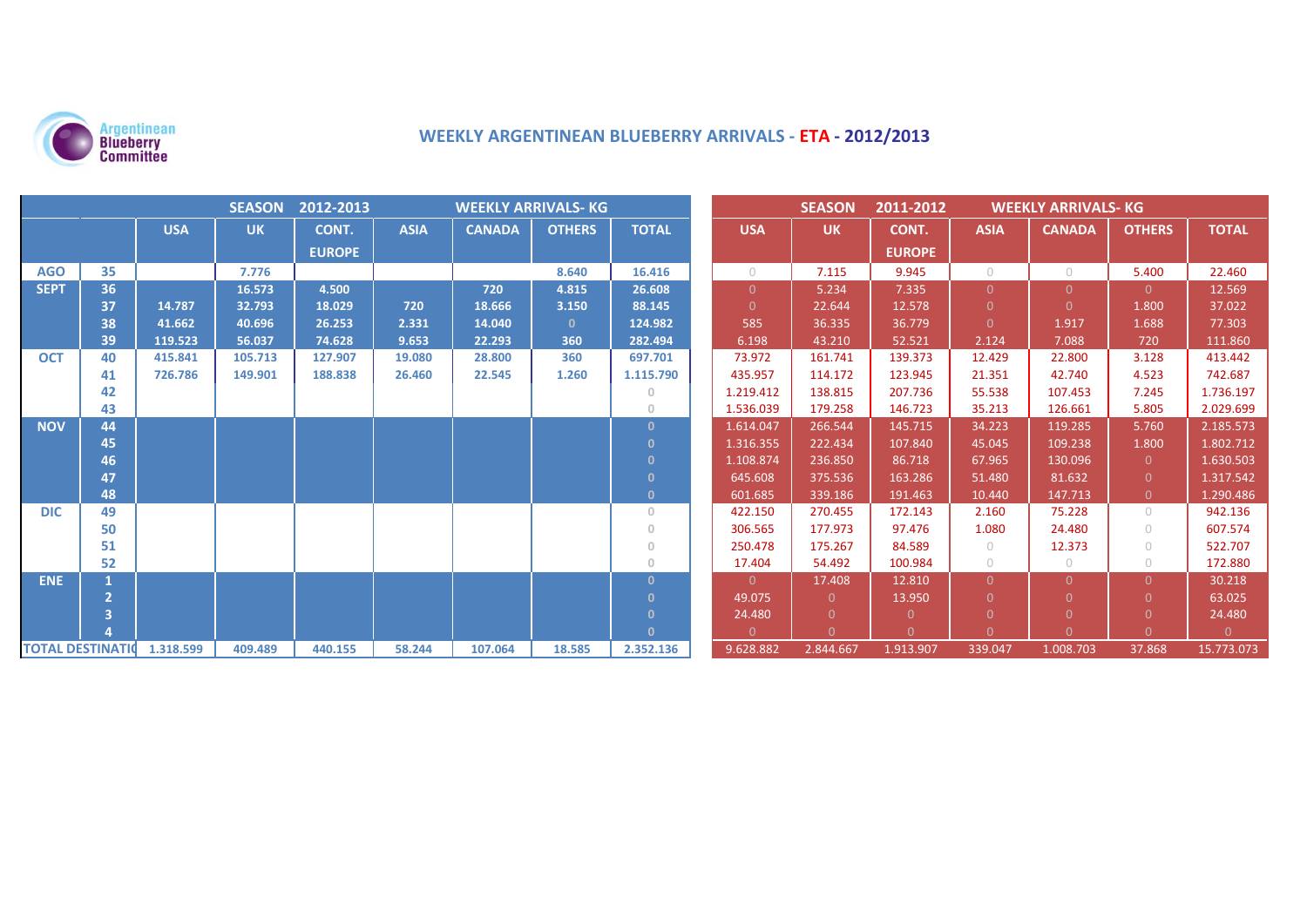#### **WEEKLY ARGENTINEAN BLUEBERRY ARRIVALS - ETA - 2012/2013 ALL DESTINATIONS**





### **WEEKLY ARGENTINEAN BLUEBERRY ARRIVALS - ETA - 2012/2013 U.S.A.**



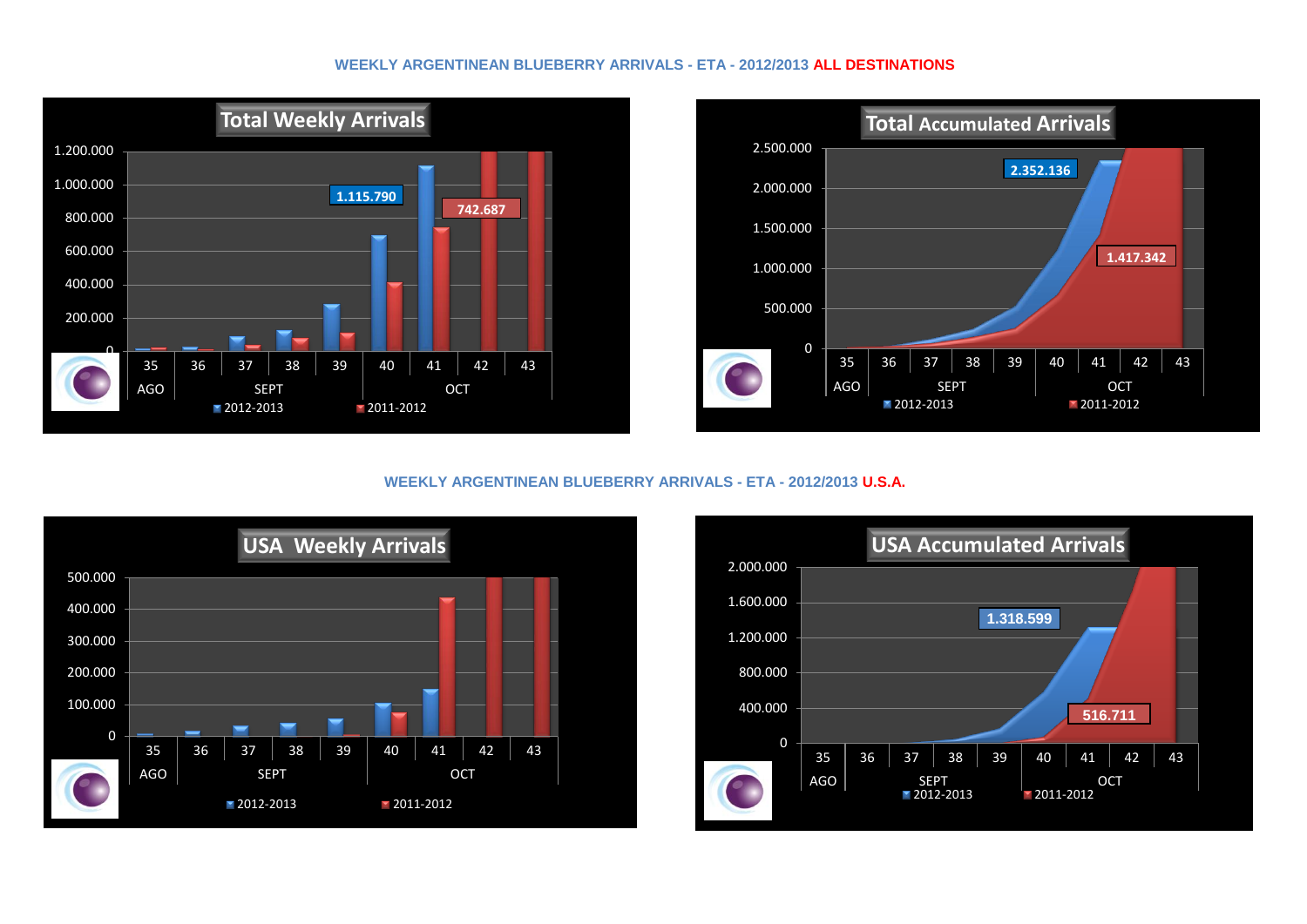#### **WEEKLY ARGENTINEAN BLUEBERRY ARRIVALS - ETA - 2012/2013 UK**





#### **WEEKLY ARGENTINEAN BLUEBERRY ARRIVALS - ETA - 2012/2013 CONTINENTAL EUROPE**